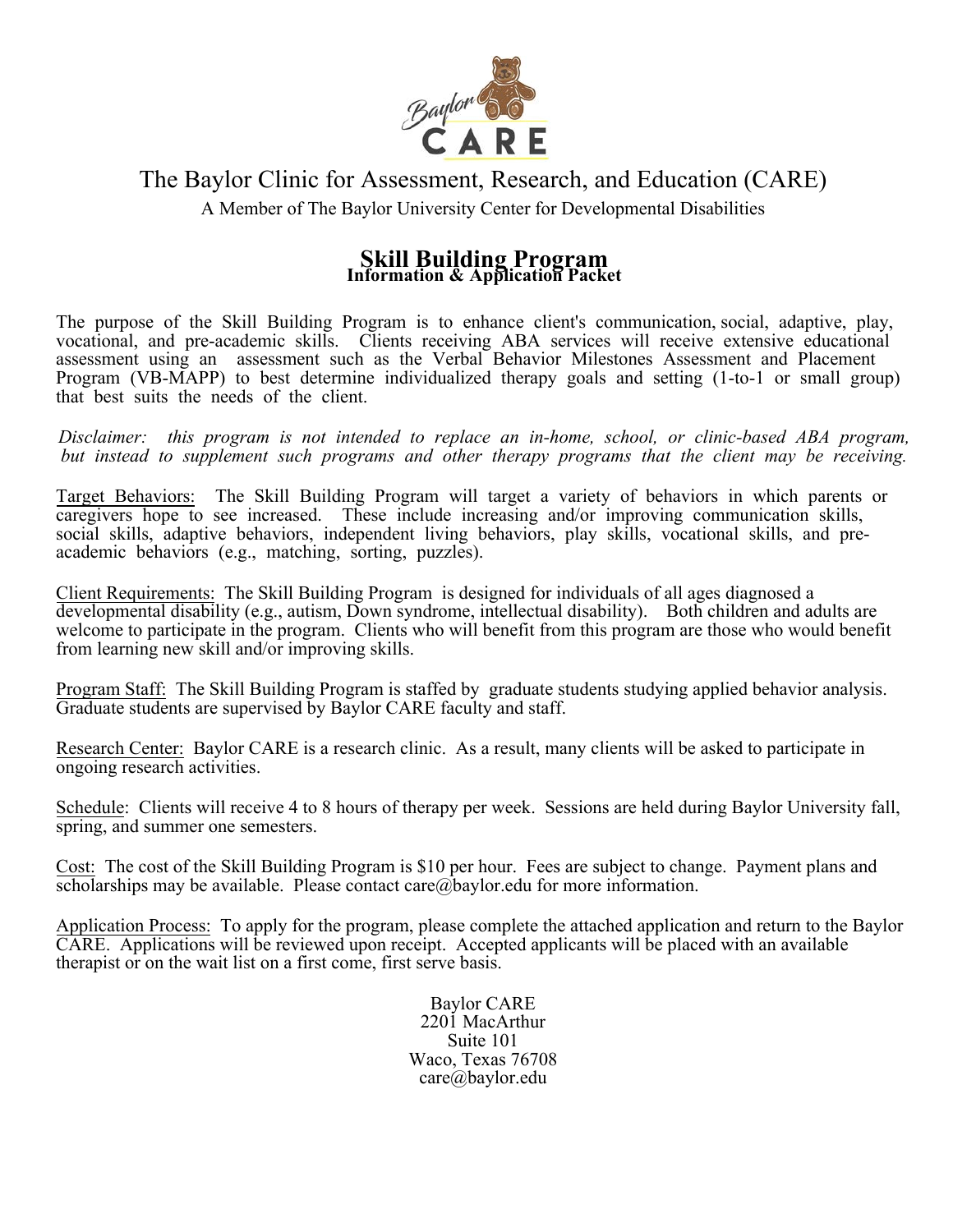| <b>Skill Building Program Application</b> |                                                                 |                        |                                         |               |  |  |
|-------------------------------------------|-----------------------------------------------------------------|------------------------|-----------------------------------------|---------------|--|--|
| <b>Application Date:</b>                  |                                                                 |                        |                                         |               |  |  |
| Participant's Name:                       |                                                                 |                        |                                         |               |  |  |
|                                           | (LAST)                                                          | (FIRST)                |                                         | (MIDDLE)      |  |  |
| Guardian's Name:                          | (LAST)                                                          | (FIRST)                |                                         | (MIDDLE)      |  |  |
| Address:                                  | (STREET)                                                        |                        |                                         |               |  |  |
| Gender:                                   | Date of Birth<br>Ethnicity:                                     | (CITY)<br>(MM/DD/YYYY) | (STATE)<br>Grade Level (if applicable): | (ZIP)         |  |  |
|                                           | Parent/Caregiver Phone Number (cell phone, if available):       |                        |                                         |               |  |  |
| Home Phone Number:                        |                                                                 |                        | Work Phone Number:                      |               |  |  |
| Parent/Guardian Email:                    |                                                                 |                        |                                         |               |  |  |
| Preferred Method of Contact:              |                                                                 |                        |                                         |               |  |  |
| Diagnosis:                                |                                                                 |                        |                                         |               |  |  |
|                                           |                                                                 |                        |                                         |               |  |  |
| Participant Lives with:                   | □ Mother & Father                                               | $\Box$ Mother          |                                         | $\Box$ Father |  |  |
|                                           | $\Box$ Other/Legal Guardian (please specify):                   |                        |                                         |               |  |  |
| List other children in the household:     |                                                                 |                        |                                         |               |  |  |
| Name:                                     | Age:                                                            | Name:                  |                                         | Age:          |  |  |
| Name:                                     | Age:                                                            | Name:                  |                                         | Age:          |  |  |
| Name:                                     | Age:                                                            | Name:                  |                                         | <u>l</u> Age  |  |  |
|                                           | How did you hear about the Skill Building Program?              |                        |                                         |               |  |  |
|                                           |                                                                 |                        |                                         |               |  |  |
|                                           |                                                                 |                        |                                         |               |  |  |
|                                           | Identify participant's favorite foods, activities, items, etc.: |                        |                                         |               |  |  |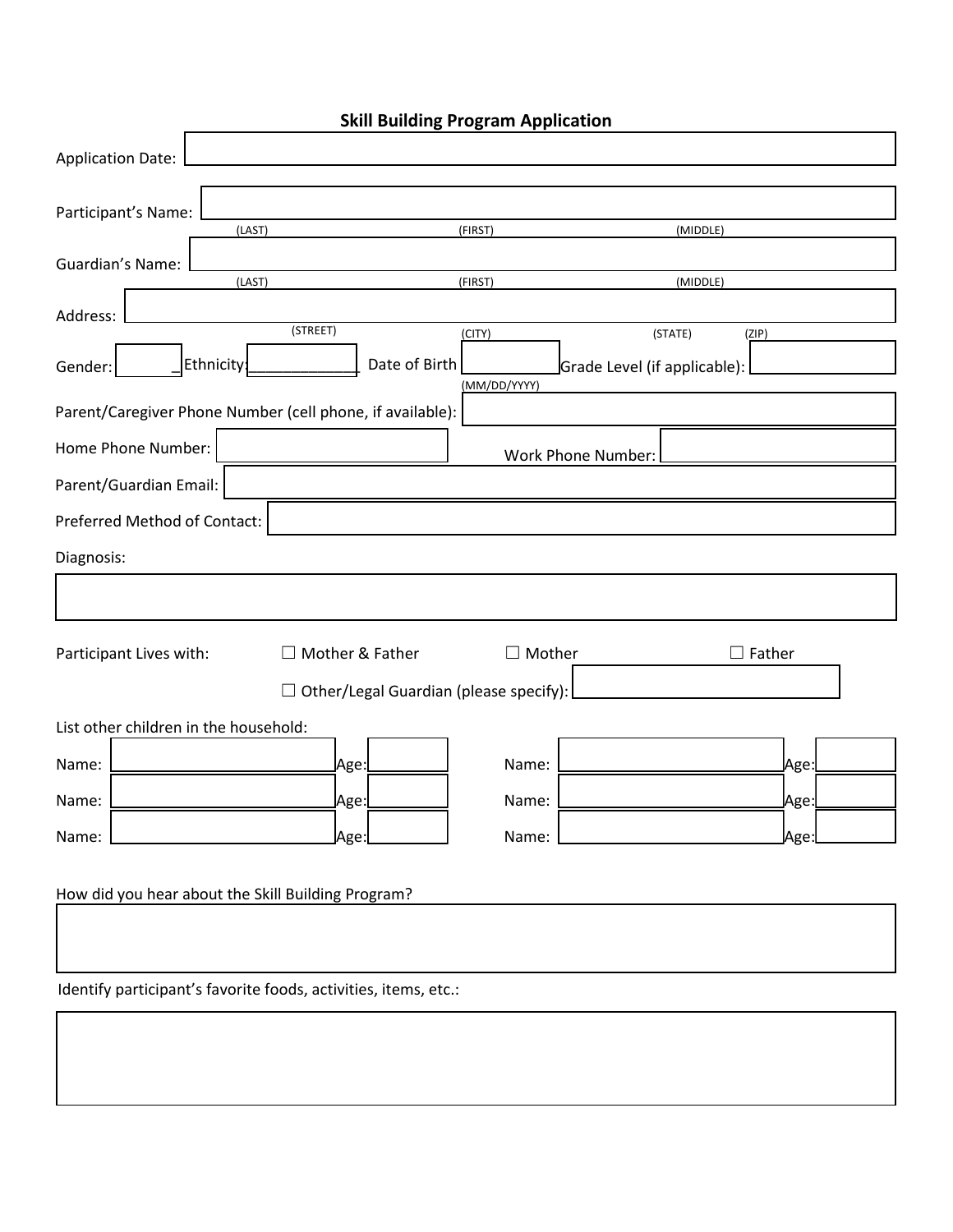# **Adaptive Behavior Skills**: T*hese are daily living skills like grooming, preparing meals, etc.* Please identify your child's current skill level. Check one:

| Independent<br><b>Needs Reminders</b><br><b>Needs Physical Guidance</b>                       |
|-----------------------------------------------------------------------------------------------|
| Toileting                                                                                     |
| Hand Washing                                                                                  |
| <b>Dressing</b>                                                                               |
| Describe any adaptive behavior goals you have for your child:                                 |
|                                                                                               |
| Communication Skills: This is how your child communicates his wants and                       |
| needs. Please identify your child's current skill level. Check all that apply:                |
| Babbles (non-words)<br>Makes no speech sounds<br>Says 1-10 recognizable words                 |
| 2-3 word phrases<br>Imitates sounds and words<br>10 or more 1-word phrases                    |
| Echolalia (nonfunctional repeating sounds or words)                                           |
| Primary mode of communication is talking/vocal.                                               |
| Primary mode of communication is sign language. If yes, approximate number of signs:          |
| Primary mode of communication is pictures/PECS. If yes, approximate number of pictures:       |
| Primary mode of communication is an electronic device. If yes, approximate number of buttons: |
|                                                                                               |
| Describe any communication goals you have for your child:                                     |
|                                                                                               |
|                                                                                               |
|                                                                                               |

## **Social Skills**: T*hese describes how your child interacts with others.*

Please identify your child's current skill level. Check all that apply:

Prefers to play alone.  $\vert \vert$  Prefers to play near other children, but not with them.

Plays game that require turn taking.

Prefers to play with other children.  $\Box$  Is capable of engaging in a conversation.

Describe any social skills goals you have for your child: